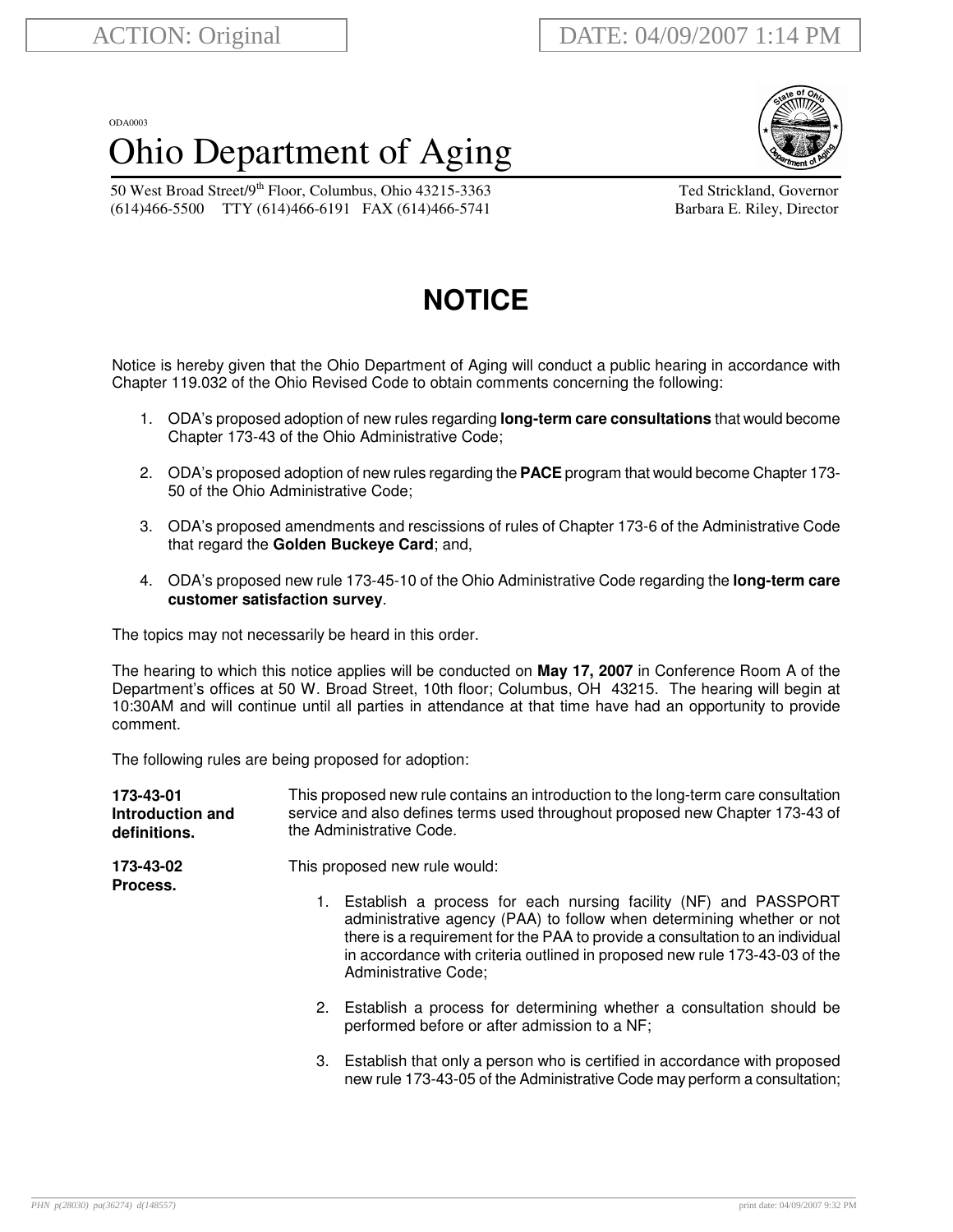|                                                                  | 4. Outline the minimum components to be included in every consultation;<br>and,                                                                                                                                                                                                                                                                                                                       |  |  |  |
|------------------------------------------------------------------|-------------------------------------------------------------------------------------------------------------------------------------------------------------------------------------------------------------------------------------------------------------------------------------------------------------------------------------------------------------------------------------------------------|--|--|--|
|                                                                  | Mandate that the PAA shall provide a written summary of options and<br>5.<br>resources available to meet the needs of the individual after each<br>consultation.                                                                                                                                                                                                                                      |  |  |  |
| 173-43-03<br><b>Required</b><br>consultations and<br>exemptions. | This proposed new rule sets forth the criteria by which determinations are made<br>concerning whether an individual is required to be provided a consultation or may<br>be exempt from that requirement. It also describes the conditions under which a<br>NF or PAA may exempt an individual from the requirement to be provided a<br>consultation.                                                  |  |  |  |
| 173-43-04<br>Time frames.                                        | This proposed new rule establishes the time frames during which a PAA shall<br>provide a long-term care consultation after an individual applies for Medicaid<br>coverage and after the PAA receives a request for a consultation.                                                                                                                                                                    |  |  |  |
| 173-43-05<br>Staff certification.                                | This proposed new rule specifies the education, experience, or training in long-term<br>care a person shall have in order to be certified to provide a long-term care<br>consultation.                                                                                                                                                                                                                |  |  |  |
| 173-50-01<br><b>Introduction and</b><br>definitions.             | This proposed new rule introduces the Program of All-inclusive Care for the Elderly<br>(PACE) and provides definitions used throughout proposed new Chapter 173-50 of<br>the Administrative Code.                                                                                                                                                                                                     |  |  |  |
| 173-50-02<br>Eligibility.                                        | This proposed new rule establishes the criteria used to determine the eligibility of<br>an individual for the Program of All-inclusive Care for the Elderly (PACE).                                                                                                                                                                                                                                   |  |  |  |
| 173-50-03<br>Enrollment.                                         | This proposed new rule establishes the process for enrolling an individual in the<br>Program of All-inclusive Care for the Elderly (PACE).                                                                                                                                                                                                                                                            |  |  |  |
| 173-50-04<br><b>Voluntary</b><br>disenrollment.                  | This proposed new rule establishes the process for the voluntary disenrollment of<br>an individual in the Program of All-inclusive Care for the Elderly (PACE).                                                                                                                                                                                                                                       |  |  |  |
| 173-50-05<br>Involuntary<br>disenrollment.                       | This proposed new rule establishes the process for the involuntary disenrollment of<br>an individual in the Program of All-inclusive Care for the Elderly (PACE).                                                                                                                                                                                                                                     |  |  |  |
| 173-6-01<br>Introduction and<br>definitions.                     | This proposed amended rule introduces the Golden Buckeye Card program and<br>defines terms used throughout Chapter 173-6 of the Administrative Code.                                                                                                                                                                                                                                                  |  |  |  |
| 173-6-02<br>Definitions.                                         | This rule is being proposed for recission. An amended version of the definitions in<br>this rule are being filed as part of proposed new rule 173-6-01 of the Administrative<br>Code.                                                                                                                                                                                                                 |  |  |  |
| 173-6-02<br><b>Eligibility and use.</b>                          | This proposed new rule establishes the criteria for eligibility for a Golden Buckeye<br>Card and establishes that a Golden Buckeye Card is not transferable to another<br>person and is only valid once it has been signed by the cardholder.                                                                                                                                                         |  |  |  |
| 173-6-03<br>Eligibility and use.                                 | This rule establishes the criteria for eligibility for a Golden Buckeye Card and<br>establishes that a Golden Buckeye Card is not transferable to another person and<br>is only valid once it has been signed by the cardholder. It is being proposed for<br>recission and an amended version of the content of this rule is being filed as<br>proposed new rule 173-6-02 of the Administrative Code. |  |  |  |
| 173-6-03<br><b>Processing and</b>                                | This proposed new rule establishes the process for enrolling and individual into the<br>Golden Buckeye Card program and for issuing a card to that individual.                                                                                                                                                                                                                                        |  |  |  |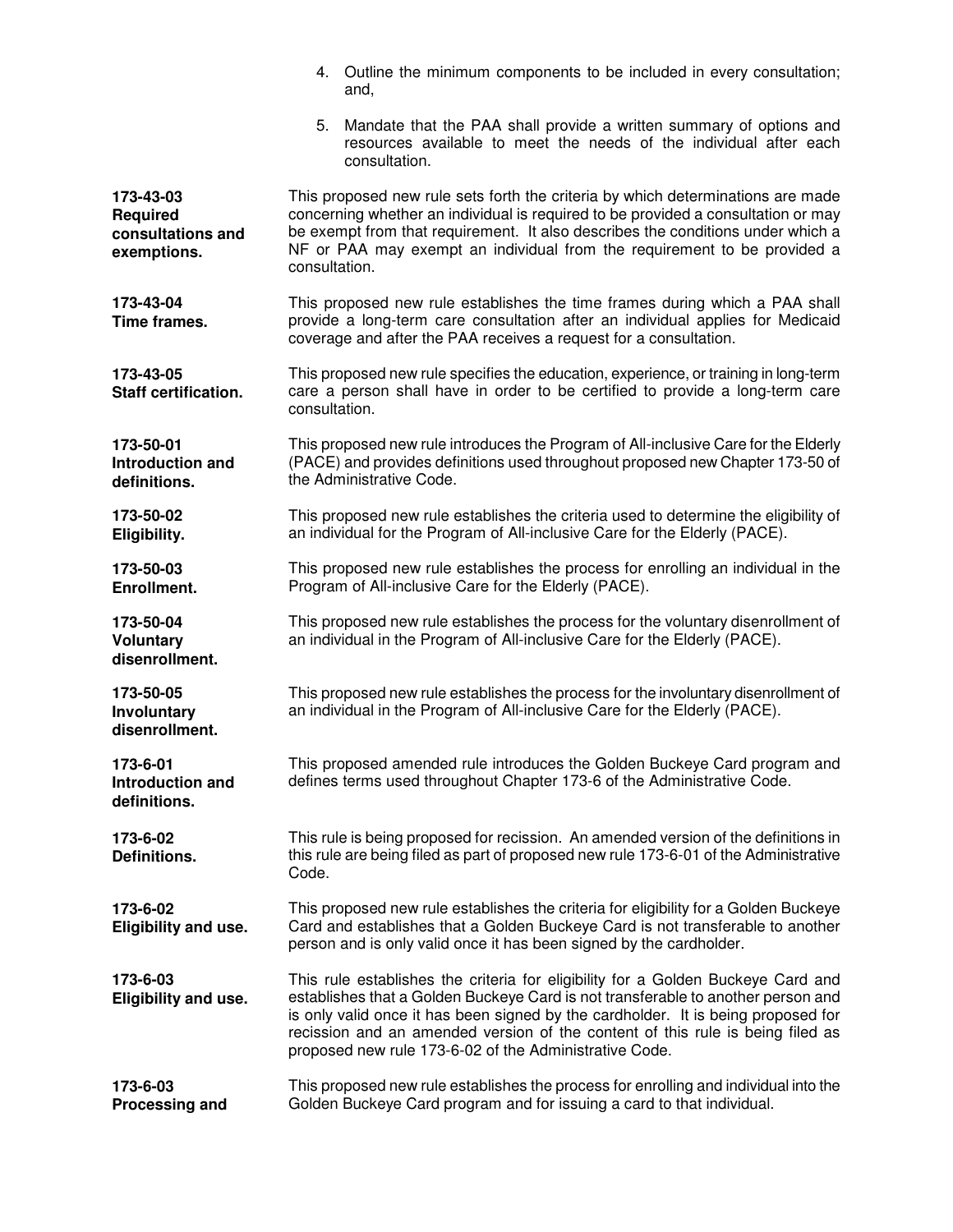## **issuance.**

| 173-6-04<br><b>Processing and</b><br>issuance of golden<br>buckeye cards. | This rule establishes the process for enrolling an individual into the Golden<br>Buckeye Card program and for issuing a card to that individual. It is being<br>proposed for recission and an amended version of the content of this rule is being<br>filed as proposed new rule 173-6-03 of the Administrative Code. |                                                                                                                                                                   |  |  |
|---------------------------------------------------------------------------|-----------------------------------------------------------------------------------------------------------------------------------------------------------------------------------------------------------------------------------------------------------------------------------------------------------------------|-------------------------------------------------------------------------------------------------------------------------------------------------------------------|--|--|
| 173-6-04<br><b>Provider</b><br>participation.                             | This proposed new rule would:                                                                                                                                                                                                                                                                                         |                                                                                                                                                                   |  |  |
|                                                                           |                                                                                                                                                                                                                                                                                                                       | 1. Establish the application process for a provider wishing to participate in the<br>Golden Buckeye Card program.                                                 |  |  |
|                                                                           |                                                                                                                                                                                                                                                                                                                       | 2. Establish the terms to which a provider must agree in order to participate in<br>the Golden Buckeye Card program.                                              |  |  |
|                                                                           |                                                                                                                                                                                                                                                                                                                       | 3. Declare that the participation of a provider in the Golden Buckeye Card<br>program is not effective until approved by ODA.                                     |  |  |
|                                                                           |                                                                                                                                                                                                                                                                                                                       | 4. Declare that a provider in the Golden Buckeye Card program may cancel<br>its participation in the program at any time for any reason.                          |  |  |
| 173-6-05<br><b>Merchant and service</b><br>provider<br>participation.     | This rule:                                                                                                                                                                                                                                                                                                            |                                                                                                                                                                   |  |  |
|                                                                           |                                                                                                                                                                                                                                                                                                                       | 1. Establishes the application process for a provider wishing to participate in<br>the Golden Buckeye Card program.                                               |  |  |
|                                                                           | 2.                                                                                                                                                                                                                                                                                                                    | Establishes the terms to which a provider must agree in order to participate<br>in the Golden Buckeye Card program.                                               |  |  |
|                                                                           | 3.                                                                                                                                                                                                                                                                                                                    | Declares that the participation of a provider in the Golden Buckeye Card<br>program is not effective until approved by ODA.                                       |  |  |
|                                                                           | 4.                                                                                                                                                                                                                                                                                                                    | Declares that a provider in the Golden Buckeye Card program may cancel<br>its participation in the program at any time for any reason.                            |  |  |
|                                                                           |                                                                                                                                                                                                                                                                                                                       | It is being proposed for recission and an amended version of the content of this rule<br>is being filed as proposed new rule 173-6-04 of the Administrative Code. |  |  |
| 173-6-05                                                                  |                                                                                                                                                                                                                                                                                                                       | This proposed new rule would:                                                                                                                                     |  |  |
| <b>Applicant</b><br>information and<br>mailings.                          |                                                                                                                                                                                                                                                                                                                       | 1. Establish criteria for use of information obtained from cardholders by ODA.                                                                                    |  |  |
|                                                                           |                                                                                                                                                                                                                                                                                                                       | 2. Establish criteria for use of information obtained from cardholders by<br>administrators.                                                                      |  |  |
|                                                                           | 3.                                                                                                                                                                                                                                                                                                                    | Establish that information obtained from cardholders does not constitute a<br>public record.                                                                      |  |  |
| 173-6-06<br><b>Applicant</b><br>information and<br>mailings.              | This rule:                                                                                                                                                                                                                                                                                                            |                                                                                                                                                                   |  |  |
|                                                                           | 4.                                                                                                                                                                                                                                                                                                                    | Establishes criteria for use of information obtained from cardholders by<br>ODA.                                                                                  |  |  |
|                                                                           | 5.                                                                                                                                                                                                                                                                                                                    | Establishes criteria for use of information obtained from cardholders by<br>administrators.                                                                       |  |  |
|                                                                           | 6.                                                                                                                                                                                                                                                                                                                    | Establishes that information obtained from cardholders does not constitute<br>a public record.                                                                    |  |  |